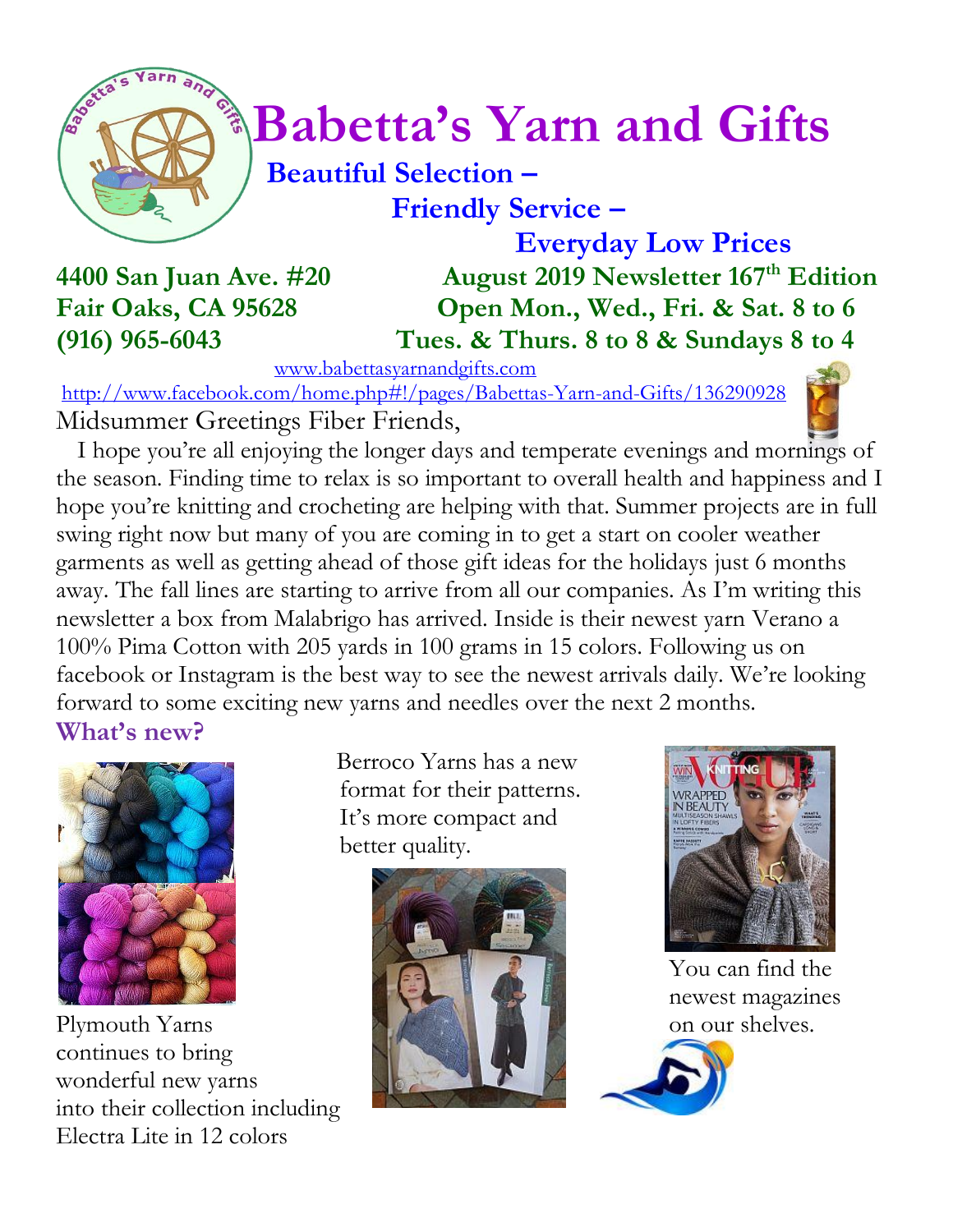



Pattern suggestion for Plymouth Angora Luks Check out the latest Plymouth Blog for pics of mine.

## Shades of Fair Oaks Collection



### **Yarn Dyeing Workshop with Gustine**

Aug. 17 from 10am to 12 or Aug. 18 from 10am to 12 Pre-registration \$50 includes materials

Class size limited







Signups are open for returning crochet designer Peter Franzi's workshops.

This all day event is comprised of three 2 hour sessions with breaks including refreshments and lunch provided.

Class size limited

Registration \$75 You'll receive a coupon for 10% off regularly priced items.

[https://www.ravelry.com/patterns/sourc](https://www.ravelry.com/patterns/sources/chain-male-design) [es/chain-male-design](https://www.ravelry.com/patterns/sources/chain-male-design)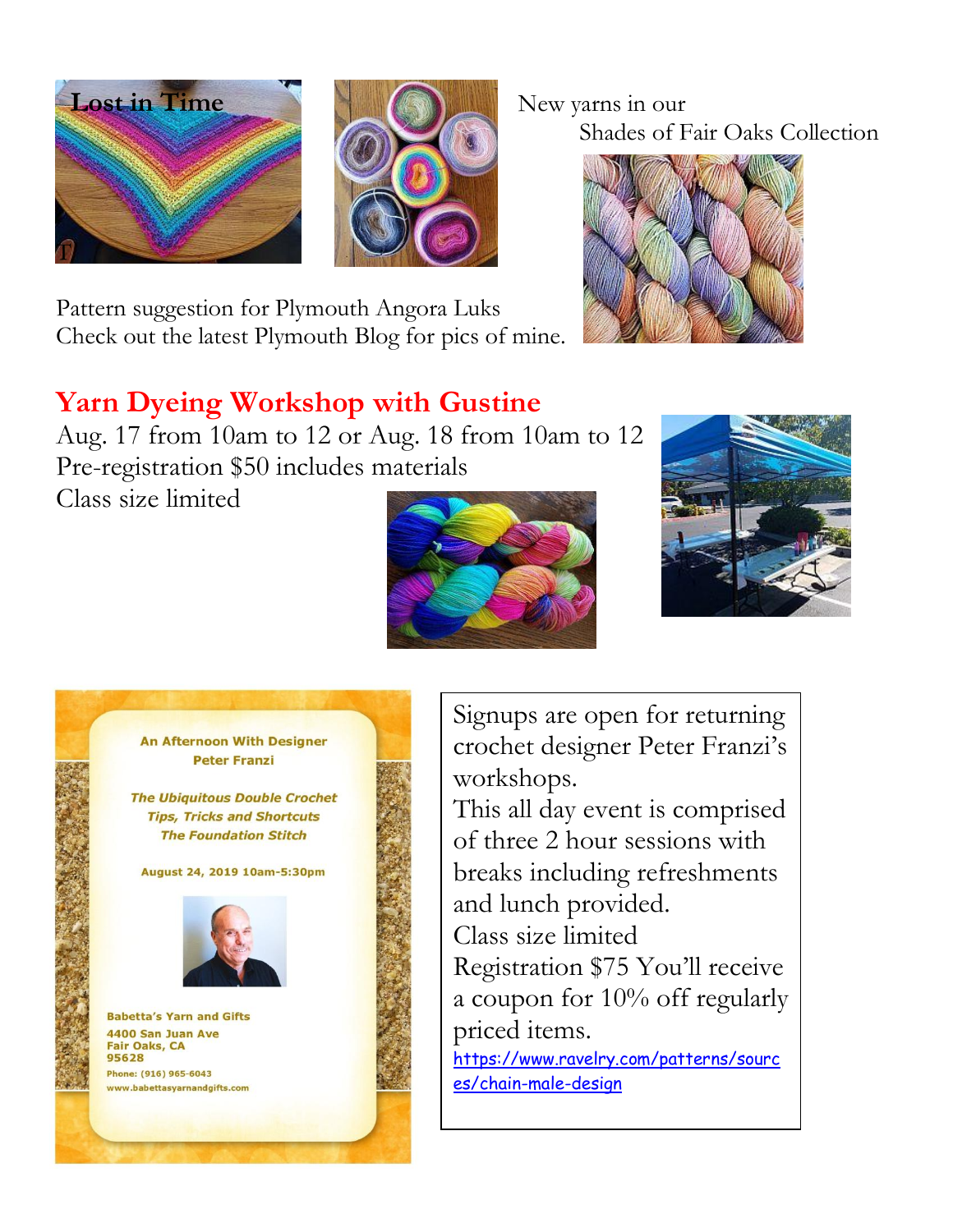#### **Classes for August 2019 at Babetta's**

 *In our project classes you can learn to knit anything from scarves to socks to felted purses to lace shawls to hats to sweaters. Pick your project and join in the fun. Our knitters inspire each other to try new things by sharing ideas and showing off their latest creation. Sign up for one of our classes and you will receive a coupon for 10% off.*

Pre-registration is required as class sizes are limited. Please choose your dates carefully. Because of scheduling conflicts and complications, make-up classes will only be allowed under special circumstances and individual consideration.

Our project class knitting teachers Maya & Gustine have been teaching at Babetta's for 14 years and can help you make your fiber dreams come true in a fun and patient atmosphere.

#### **Tuesdays 8/6, 8/13 & 8/20**

Knitting Project 10am – 11:30am fee \$50 Knitting Project 6pm – 7:30pm fee \$50 **Wednesdays 8/7, 8/14 & 8/21** Knitting Project 1pm – 2:30pm fee \$50 Knitting Project 3:30pm- 5pm fee \$50 **Thursday 8/8, 8/15 & 8/22** Knitting Project 6pm – 7:30pm fee \$50 **Saturdays 8/10, 8/17 & 8/24** Knitting Project 4pm – 5:30pm fee \$50.

#### **Private Lessons**

Knitting or Crochet \$20 an hour Group Knitting or Crochet Private lessons \$15 an hour per person. Spinning or weaving \$25 an hour Group rates are \$20 an hour per person. 50% deposit required when scheduling. Cancellations with less than 24 hour notice will forfeit deposit with exceptions for emergencies. Other cancellations can be transferred to rescheduled lessons or store credit.

#### **Charity Knitting Group**

 How would you like to do some charity knitting/crocheting with a lovely group of people? **"The Purls of Fair Oaks"** meets the 2nd & 4th Thursday every month from 10am to noon here at **Babetta's.** This wonderful group of knitters makes newborn hats for local hospitals. If you'd like to come join the group there's always room for more.

There won't be a free pattern in this issue as I have been working on free patterns for some Mini Kits. They're easy to pick for road trips, plane rides, or gifts for knitting friends.